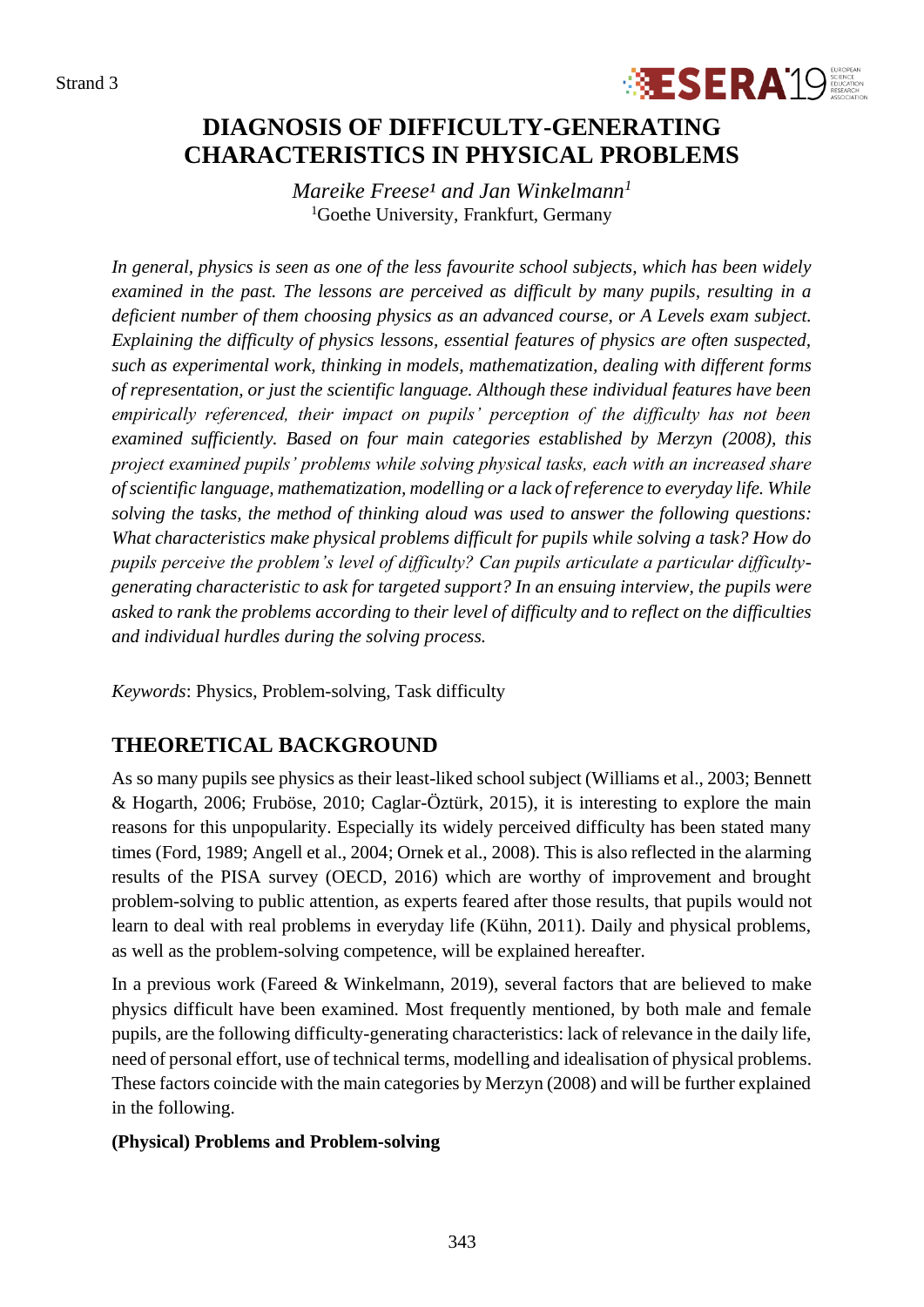

Although the two terms "problem" and "task" are mostly used synonymously, it is helpful to define them, as well as the process of problem-solving in cognitive psychology. While a task predominantly describes one single (part) of an exercise or question, a problem serves more as a collective term, from which related terms like problem-solving derive (cf. Brandenburger, 2016). Dörner (1976) defines a situation as a problem if a person strives to turn an unpleasant initial state into an opposite final state. A barrier in between prevents the person from doing so, which might be a lack of methods or the final state not being defined properly. Following Smith (1991), every item that needs analyses and conclusions (concluding knowledge of the relevant domain) is defined as a problem. In order to reach the desired final state, a person must make use of problem-solving strategies. Problem-solving is an essential condition to act in simple daily situations, in scientific questions, or in complex socially relevant political and economic problems (cf. Reif, 2008; Brandenburger, 2016). In school, problems need to be solved daily. The ability to do so is called problem-solving competence, which is defined as "an individual's capacity to engage in cognitive processing to understand and resolve problem situations where a method of solution is not immediately obvious […] in order to achieve one's potential as a constructive and reflective citizen" (OECD, 2014). In school, it is also a key competence necessary in all subjects and fields (cf. Brandenburger, 2016) and required in national educational standards and curricula. Therefore, the focus of our research is on the problem-solving competence, which enables students to deal with the presented physical problems successfully. Those problems result from reality; in order to process them appropriately for pupils, they are represented by means of idealization and simplification. Physical models depict those phenomena of everyday life professionally in the form of representations, which are to be solved with mathematical tools. Thus, multiple characteristics are faced, which can generate difficulties during the problem-solving process.

#### **Difficulty-generating Characteristics in Physical Problems**

As mentioned at the beginning, Merzyn (2008) collected pupils' impressions of difficulty and sorted them into four prominent categories. These are a) the technical jargon, b) the use of mathematics and quantitative calculations, c) physical statements that are inconsistent with expectations from everyday life, and d) a high degree of abstractness and modelling. These four main categories are difficult to separate in school, as they overlap a lot. They served as a basis for this study, which was conducted to examine the impact of the characteristics on task difficulty.

In school, it is useful to include everyday life phenomena as a context for solving physical problems. Those contexts also help in training scientific literacy (cf. Dorschu, 2013). By applying knowledge to other contexts, it is linked and transferred more strongly, as learning never happens in an isolated way. In this way, physics gets closer to the pupils' lives and more problem-oriented, so authentic problems are needed in class. Furthermore, the higher motivation which comes with it helps create a better attitude of the pupils towards physics lessons (cf. Merzyn, 2008). The ideas of everyday life phenomena are retrievable like previous knowledge (cf. Lehner, 2012), whereas incorrect ideas and preconceptions need to be corrected.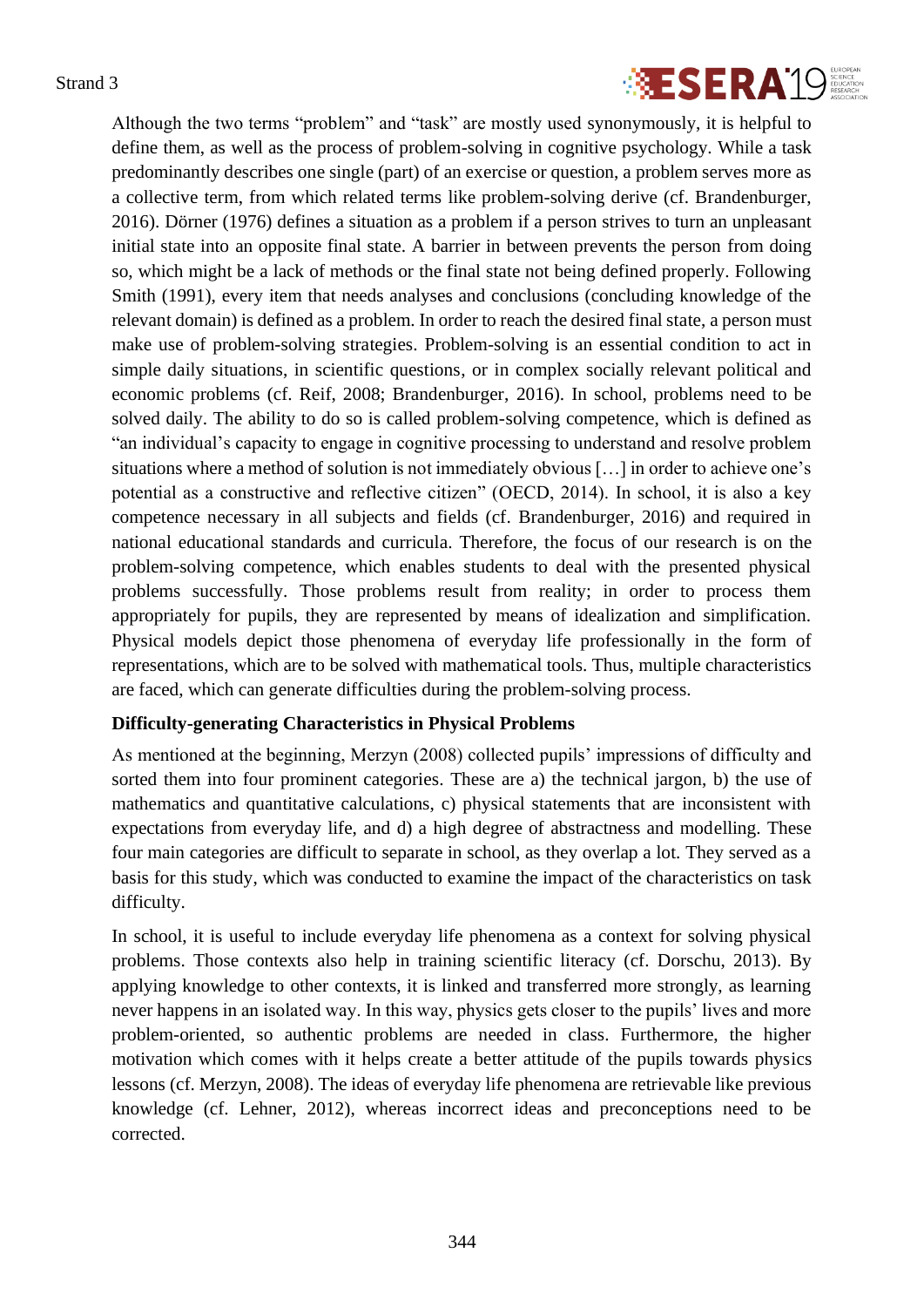

Physics has a high level of abstract words which are used in a technical way (cf. Fruböse, 2010). This results in a contrast between physical language and everyday language (cf. Merzyn, 2008), and is especially difficult when terms are used in both domains with different meanings.

Mathematics plays an essential role in physics. On the one hand, it acts as a helpful tool for capturing physical correlations quantitatively. On the other hand, it helps with formulating precise statements about physics, making it a medium for communication (cf. Pospiech et al., 2015). Furthermore, numerous fundamental physical concepts consist of mathematical operators, making mathematics and physics closely linked and hard to separate. Moreover, mathematics is used for modelling, in order to predict and simplify phenomena (cf. Trump & Borowski, 2012). But transferring mathematical knowledge to physics is often problematic for pupils (cf. Taşar, 2010), as they cannot apply the right knowledge flexibly to physical problems and therefore use mathematical strategies which are inconsistent with the problem (cf. Uhden, 2012).

Scientific models are distinguished through two essential features. The illustrating feature means that a model is the projection of an object, while the reducing feature means that a model includes only a subset of all attributes of an object (cf. Kircher, 2010). Therefore, there are elements of an object which are not part of the model, resulting from the method of idealizing. Idealization means neglecting aspects of reality in a theoretical model which would complicate it (cf. Lehner, 2012). Furthermore, models are always linked to an issue and a purpose, thus they include the opinion of a person or a certain intention for formulating and analysing hypotheses about experiences (cf. Krüger et al., 2018). Another argument in favour of including models in physics class is the fact that they are a way of treating physical subjects like in real scientific research, which can be motivating for pupils (cf. Leisen, 1999).

## **STUDY DESIGN**

#### **Research Questions**

In this project, based on the presented background, the following research questions are addressed:

1. Do pupils articulate the difficulty-generating characteristics suspected in the referred literature while trying to solve physical problems?

2. Can pupils use the detected characteristics to overcome difficulties in the solving process by purposefully asking for support?

#### **Preliminary Study**

In the preliminary study, experts  $(n = 25)$  on creating lesson material (active and retired teachers, scientific assistants, and university professors) were to evaluate, based on the problems we have created, what constitutes the difficulty-generating characteristic which is deliberately built into the task by us. Here, the experts were not required to solve the tasks, but only to find out what is the hurdle that makes the task difficult. The difficulty-generating characteristics that were incorporated are those mentioned before in the theoretical background and have been worked out by Fareed  $&$  Winkelmann (2019). This preliminary study was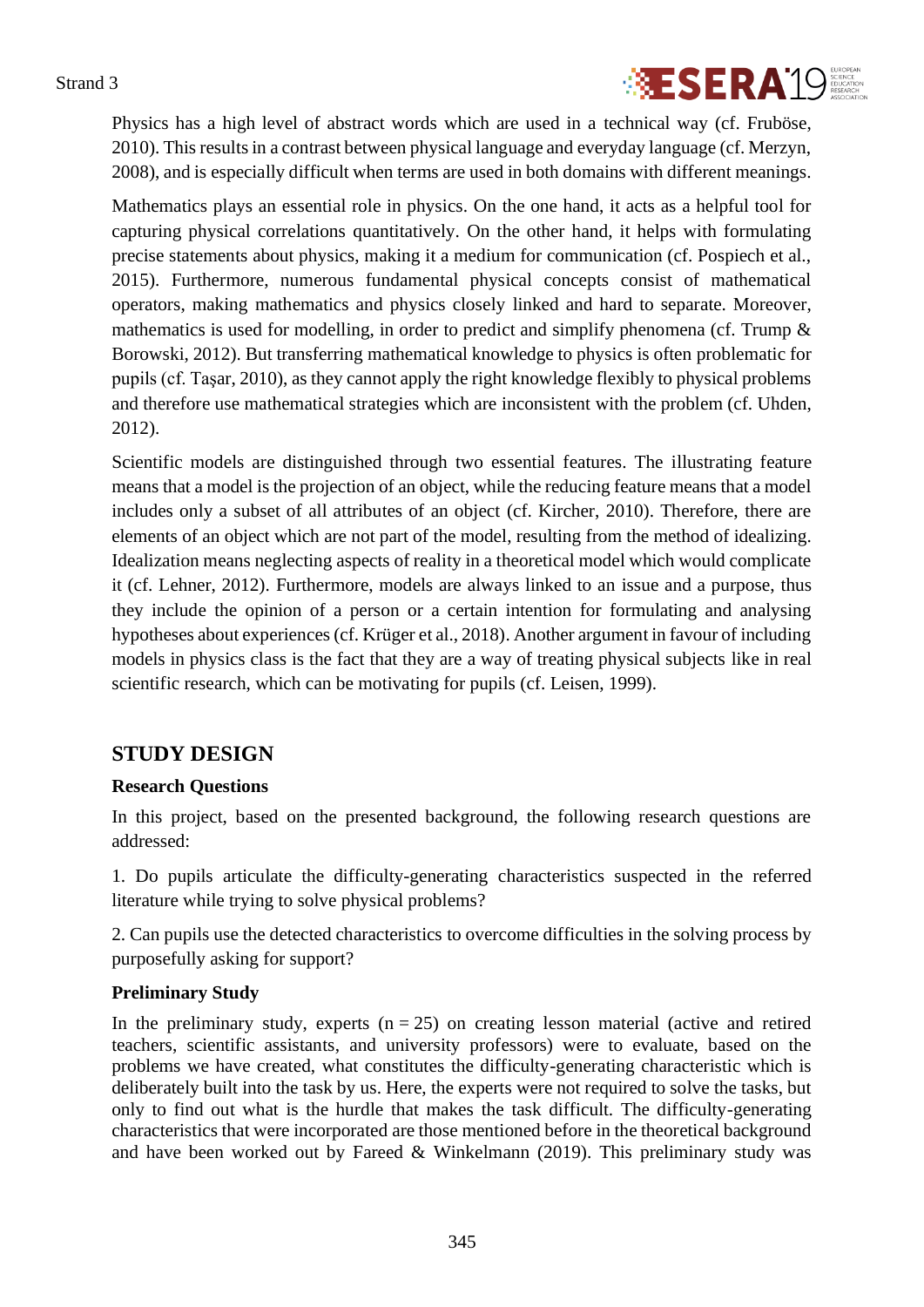

conducted as a validity check of whether experts can recognize the difficulty-generating characteristics in the problem.

#### **Main Study**

In the main study, a two-stage qualitative case study, two types of testing were performed. First, our group of pupils  $(n = 9)$ , was presented with physical problems on four different worksheets. The group consisted of high school (Gymnasium) pupils in the German E-Phase (pre-A levels, year 10, or 11). All the problems dealt with the issue of freefall, which is part of the curriculum of that year. The pupils were asked to articulate their method of solving the freefall situations on each worksheet. Every single problem was designed consisting of a certain built-in characteristic that made the task difficult (cf. preliminary study, above). The pupils' statements were recorded, and they were supervised by one of the study leaders while solving the problems within a time span of 45 minutes, each pupil on his or her own. In their attempt to solve the tasks, they were motivated to use the method of thinking aloud (cf. measuring instruments, below) to explain their solving techniques.

At the end of the thinking aloud phase (second stage), the pupils were to reflect on what was difficult in the individual tasks, and the resulting interviews were then used to check whether the statements match our assumptions. A guideline-based interview supported the pupils' reflection on identifying individual hurdles in the different given problems. First, they had to rate the four worksheets with regard to the level of difficulty. Secondly, every worksheet was discussed regarding each intended characteristic, and the pupils were asked what exactly made the solving process difficult or impossible. In the end, the pupils' half-term marks in physics and their satisfaction with the subject were recorded.

The objectivity of the study was ensured by working with an observation sheet that provided a pre-structured guide to the analysis of the recordings, including keywords which point to the individual characteristics. The recordings were transcribed in order to analyse them qualitatively, according to Mayring (2015).

#### **Measuring Instruments**

1. Physical Problems and Rating Sheet

In the preliminary study, the experts received four different worksheets, each of which contained a physical problem with one individual difficulty-generating characteristic. By the experts, this characteristic only needed to be recognized and named without having to solve the problem. For this purpose, the experts received an additional rating sheet to help them to identify the corresponding difficulty-generating feature. Using a five-point rating system, they had to evaluate which feature occurs to what extent in the task. Additionally, we checked the inter-rater reliability.

In addition to the worksheet covering the technical jargon, an alternative one was prepared for the pupils to compare them in the reflection phase. On the alternative version, all technical terms were wiped out, and physical phenomena were explained in simple words.

#### 2. Recordings of the Thinking Aloud Phase

In the main study, the pupils were given the worksheets with the built-in difficulty-generating characteristics, and they were then encouraged to solve them. Successful solving was not required, which the pupils were told beforehand. While solving the problems, the pupils were asked to formulate their thoughts out loud, which was recorded via voice recorder. The voice recordings of the thinking aloud phase were transcribed and served for further analyses.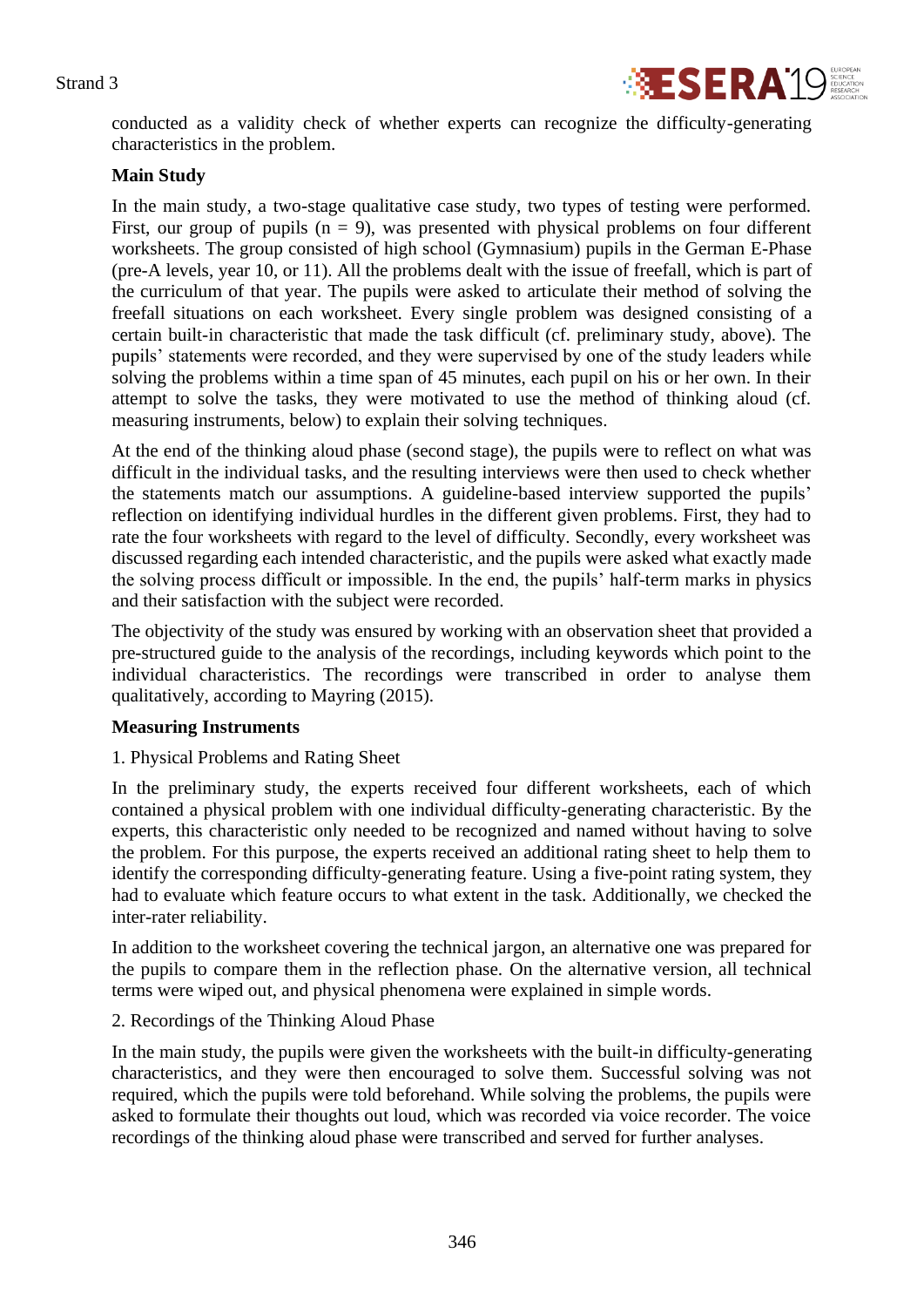

Qualitative research formed the approach of the study since the openness and flexibility of the qualitative method make it possible to freely and exploratively analyse the pupils' way of solving the tasks and generating hypotheses. Furthermore, the method of thinking aloud is used to capture insights into the mental part of the problem-solving process, which is very complex and sometimes unobservable. Thinking aloud always happens parallelly to the primary task (cf. Völzke, 2012).

3. Guideline-based Interview

The observations from the problem-solving phase were used to ask what the personal difficulty was specifically for each pupil. Also, all difficulty-generating characteristics were addressed, so that the pupils could connect each general difficulty with a concrete problem situation and sort these according to the perceived difficulty.

## **RESULTS**

In the preliminary study, the validity of the material was checked. Unfortunately, only two of the expert questionnaires were sent back to the institute in time to analyse them for this study, so there cannot be drawn adequate conclusions. Moreover, there could be seen a big inter-rater discrepancy between those two questionnaires, so that the preliminary results were not used for the final evaluation.

The main study enabled in-depth structural analyses of problem situations. The pupils' statements during the thinking aloud phase and in the reflective interview suggest that they have issues formulating concrete difficulties and are not able to ask for targeted support concerning the difficulty.

Furthermore, the study should give a brief insight into the pupils' ability to solve physical problems in the sense of identifying the difficulty of the individual problem. Different difficulties can dominate different problems. The identification of those individual hurdles could help the pupils to solve the problem.

Regarding the four examined difficulty-generating characteristics, especially the modelling and idealising, get into the focus. The pupils agreed that exercises with models are rarely used in class. While solving the modelling worksheet, the pupils found it rather motivating that they did not have to calculate at first. They tended to idealize the wrong details, though, in order to approach their model. For example, some pupils thought about the constitution of the landing ground while modelling a suitable parachute situation.

Before pupils have to use advanced mathematics in a problem like the presented one (here: using the reduced quadratic equation), the sense of the problem has to be understood by modelling it. Most of the pupils already failed in this situation, which confirms earlier studies (cf. Angell et al., 2004).

Technical jargon in physical problems was perceived as both an advantage and a disadvantage. On the one hand, new physical terms first sounded difficult and confusing, but on a closer look, they helped in founding the right formula. In the reflection interview, the pupils had to compare it to the alternative version without the technical terms. They perceived that version as childish and not helpful in solving the problem. Last, the pupils expressed the wish for a higher level of everyday life references in all the worksheets.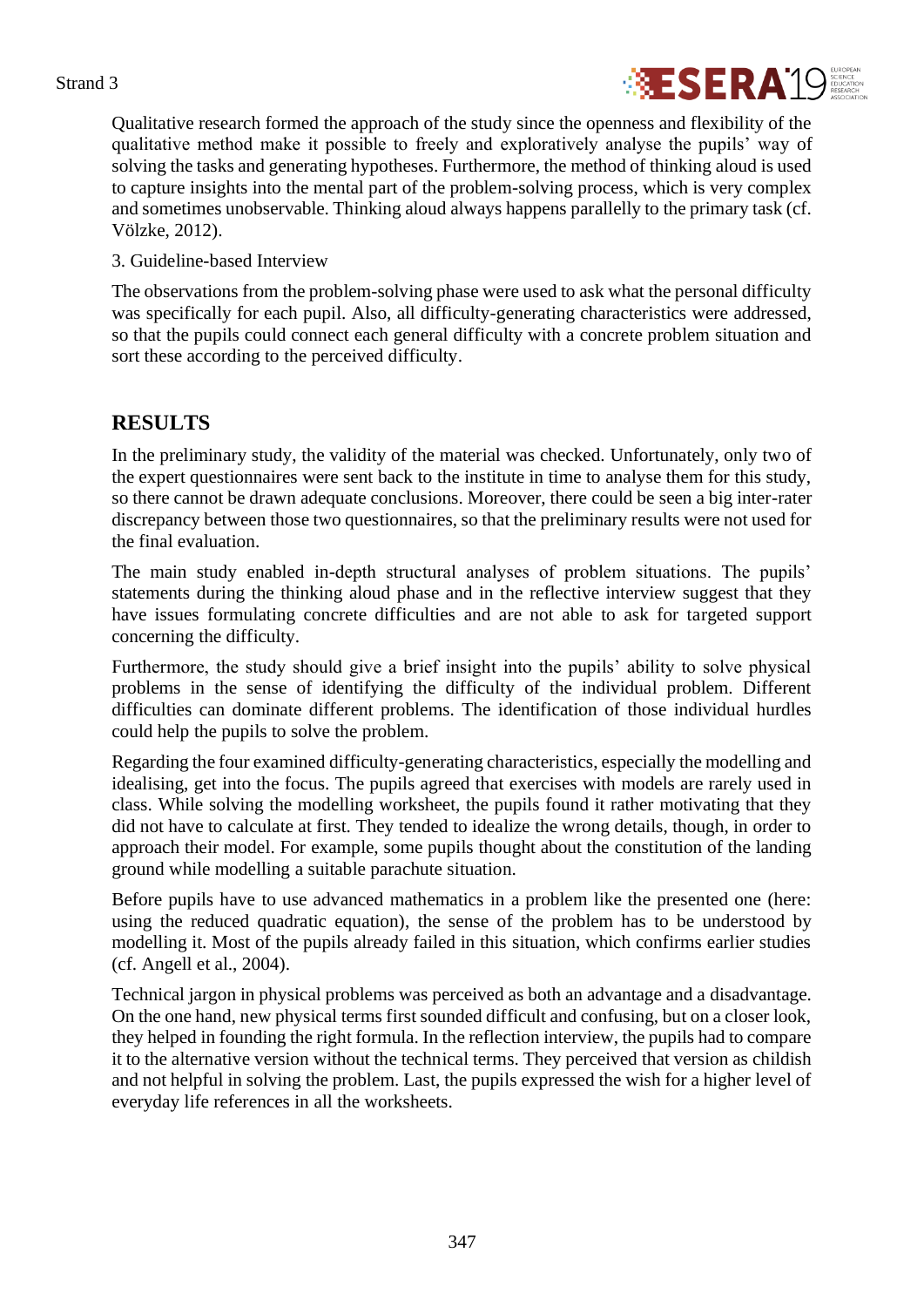

## **SUMMARY & OUTLOOK**

The results of the study show that it seems worthwhile to focus more on modelling in physics class. On the one hand, pupils express more interest in this kind of exercises, and on the other hand, they show big difficulties in solving the problems.

Almost all pupils complained that they were not able to solve the problems due to the lack of important formulas. The reason for this might be the long period between learning the subject in class and the study, as the issue of free fall had been discovered in the first half term of that year and thus had been a few weeks earlier. The required formulas could have been repeated in preparation for the study, but it would have distorted the results.

Contrary to the literature, the characteristic of the technical jargon was often not perceived as hindering, but as helpful for deriving the necessary formulas. Nonetheless, in future studies, the material should be designed more clearly and unambiguously with the required formulas given, in order to focus more strongly on the actual difficulty-generating characteristics.

Regarding the second research question, if pupils can use the detected characteristics to ask for targeted support, we can see that they were not able to do so. In conclusion, pupils should be sensitized more in class for difficulty-generating characteristics, to facilitate the search for support. One possibility might be the reflection about individual hurdles while trying to solve physical problems.

## **ACKNOWLEDGEMENT**

We thank the Equal Opportunities Council of the physics department at Goethe University in Frankfurt, which supported the presentation of this project at the ESERA 2019 conference financially.

## **REFERENCES**

- Angell, C., Guttersrud, Ø., Henriksen, E. K., & Isnes, A. (2004). Physics: Frightful, But Fun. Pupils' and Teachers' Views of Physics and Physics Teaching. *Wiley Periodicals Sci Ed, 88*, 683–706.
- Brandenburger, M. (2016). *Was beeinflusst den Erfolg beim Problemlösen in der Physik? Eine Untersuchung mit Studierenden*. Berlin: Logos.
- Bennett, J. & Hogarth, S. (2009). Would YOU Want to Talk to a Scientist at a Party? High School Students' Attitudes to School Science and to Science. *Science Education, 31,* 1975–1998.
- Caglar-Öztürk, Y. (2015). Interessenforschung Werden Naturwissenschaften und Mathematik immer unbeliebter? *Delta Phi B*, 1–9.
- Dörner, D. (1976). *Problemlösen als Informationsverarbeitung*. Stuttgart: Kohlhammer.
- Dorschu, A. (2013). *Die Wirkung von Kontexten in Physikkompetenztestaufgaben.* Berlin: Logos.
- Fareed, B. & Winkelmann, J. (2019). Schülerwahrnehmung von Schwierigkeit des Physikunterrichts und der kognitiven Aktivierung durch die Lehrkraft. In H. Grötzebauch & V. Nordmeier (Hrsg.). *PhyDid B – Didaktik der Physik, Beiträge zur DPG-Frühjahrstagung des Fachverbands Didaktik der Physik in Aachen 2019*. Beitrag DD. 02.11.

Ford, K. W. (1989). Is physics difficult? *American Journal of Physics, 57*, 871–872.

Fruböse, C. (2010). Der ungeliebte Physikunterricht. Ein Blick in die Fachliteratur und einige Anmerkungen aus der Praxis. *Der mathematische und naturwissenschaftliche Unterricht, 63*(7), 388–392.